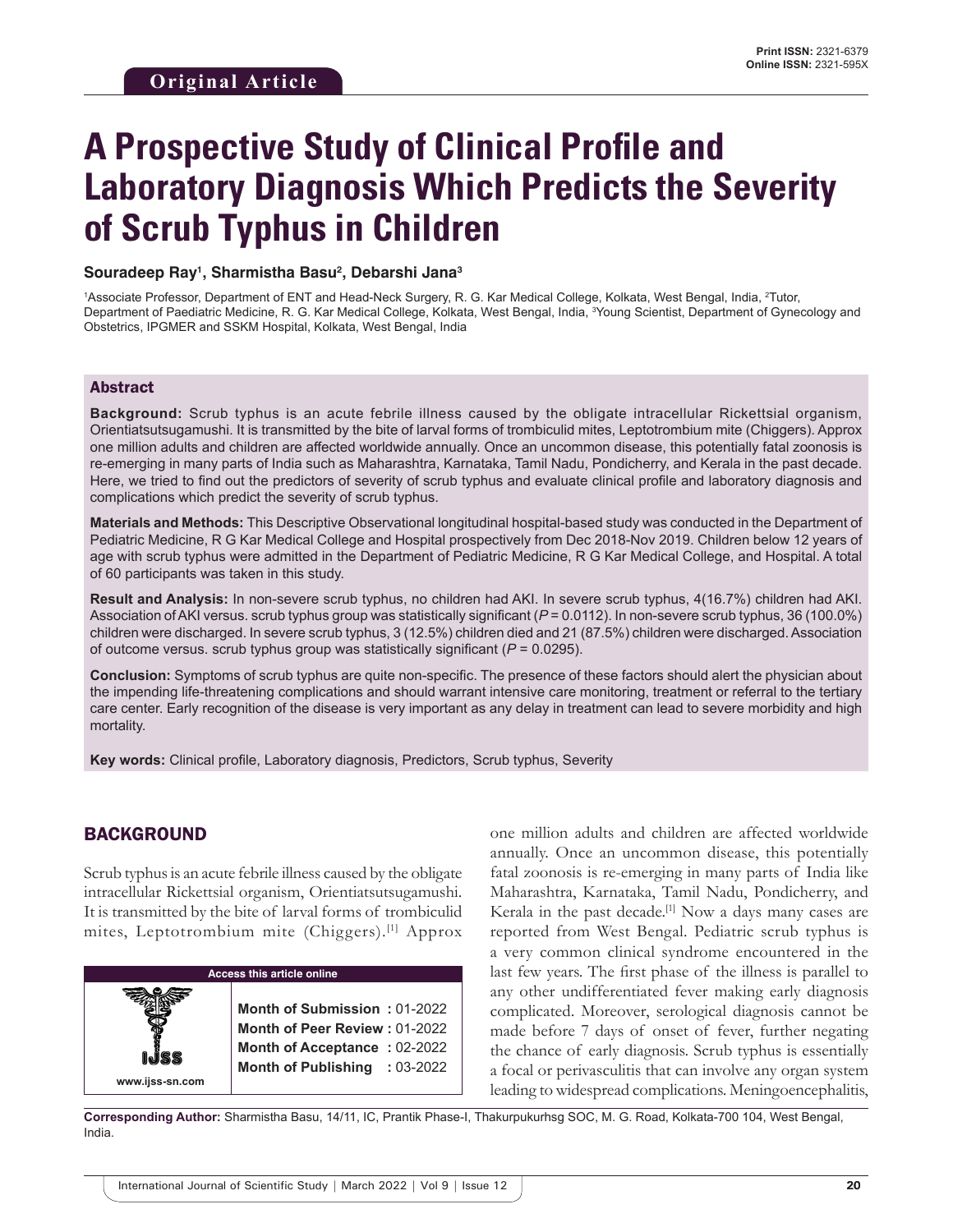septic shock, acute kidney injury, severe thrombocytopenia, myocarditis, acute respiratory distress syndrome, and multiorgan dysfunction syndrome are some of the clinically significant complications seen in pediatric scrub typhus.<sup>[2]</sup> Most of these complications are life-threatening and have to be picked up early in the course of illness and treated for full recovery.

Orientiatsutsugamushi and Rickettsia species are important causes of non-malarial febrile illness in Southeast Asia preceded only by dengue. Among rickettsioses, scrub typhus is most common followed by Indian tick typhus. The incubation period for symptoms ranges between 6 and 21 days from exposure. Patients may present with sudden fever, chills, headache, backache, profuse sweating, vomiting, and enlarged lymph nodes. A macular or maculopapular rash may appear on the trunk, and later it may extend to the arms and the legs. An eschar at the wound site is the single most useful diagnostic clue. The Indirect Immuno fluorescence Assay test is currently the reference standard for the diagnosis of scrub typhus.[3]

Treatment with doxycycline is associated with a rapid abatement of fever and this effect has even been considered almost diagnostic. Azithromycin is also effective and is easier to administer, given its shorter treatment duration, and less gastrointestinal side effects. It is suitable for use in pregnancy and for children. The symptoms of scrub typhus are usually mild and its clinical course is uneventful. However, some patients experience severe or fatal events. Serious complications include pneumonitis, acute respiratory distress syndrome, acute renal failure, myocarditis, and septic shock. Mortality rates in untreated patients range from 0 to 30%.<sup>[4]</sup>

The infection often causes vasculitis and multiple-organ failure. Patients with such complications usually have poor prognosis that may end with death, especially those with delayed diagnosis and treatment. Systemic complications commonly reported as causes of death include respiratory involvement (15–36%), cardiovascular involvement (2–34%) renal involvement (9–20%), hepatic involvement (4–31%) central nervous system involvement (4–23%) or multiple-organ involvement (11.9%). Mortality is reported in up to 30% of cases.

Clinical individuality for prognostication of scrub typhus severity and death has been the subject of many studies. These characters may include any combination of the following systems: respiratory system-dyspnea, crepitation, and abnormal chest film; cardiovascular structure-septic shock; hepatobiliary system-serum albumin  $\leq$ 3 g/dl, bilirubin >1.5 mg/dl, and more than twofold increase in aspartate aminotransferase; and kidney system-serum

creatinine  $>1.4$  mg/dl and positive urine albumin.<sup>[5]</sup> Early detection of these characteristics might be used to assist clinical guidelines for patient management.

Information about common presentations and complications along with timely analysis and intervention are central in limiting the morbidity and mortality. Though there are studies on clinical profile of severe scrub typhus in Indian children, very few looked into predictors of severity in those cases. Most of our understandings about the predictors of severity in scrub typhus are from adult studies, which cannot be extrapolated to children for obvious reasons.[6,7] Former information of factors predicting severity would help in anticipation, timely intervention, or referral in these children.

We tried to find out the predictors of severity of scrub typhus and evaluate clinical profile and laboratory diagnosis and complications which predict the severity of scrub typhus.

## MATERIALS AND METHODS

## **Study Area and Study Population**

Department of Pediatric Medicine, R G Kar Medical College, and Hospital, Kolkata. Children below 12 years of age with scrub typhus were admitted in R G Kar Medical College and Hospital, Kolkata from December 2019 to November 2020.

### **Inclusion Criteria**

All children below 12 years of age admitted in R G Kar Medical College and Hospital, Kolkata with acute febrile illness during the study period, with positive scrub typhus IgMserology were included in the study.

### **Exclusion Criteria**

- a. Patients diagnosed to have febrile illness due to a underlying specific disease (e.g. Dengue fever, Malaria, Typhoid, UTI, Tuberculosis) and other comorbid conditions like chronic lung disease, chronic hepatitis, and immune-deficient children.
- b. Those patients who were unwilling to give their consent for the study.

### **Method of Data Collection**

Data were collected in a preformed proforma from the patient who fulfilled the inclusion criteria after obtaining informed consent from the parents to include their children in the study.

### **Statistical Analysis**

For statistical analysis, data were entered into a Microsoft excel spreadsheet and then analyzed by SPSS 24.0. and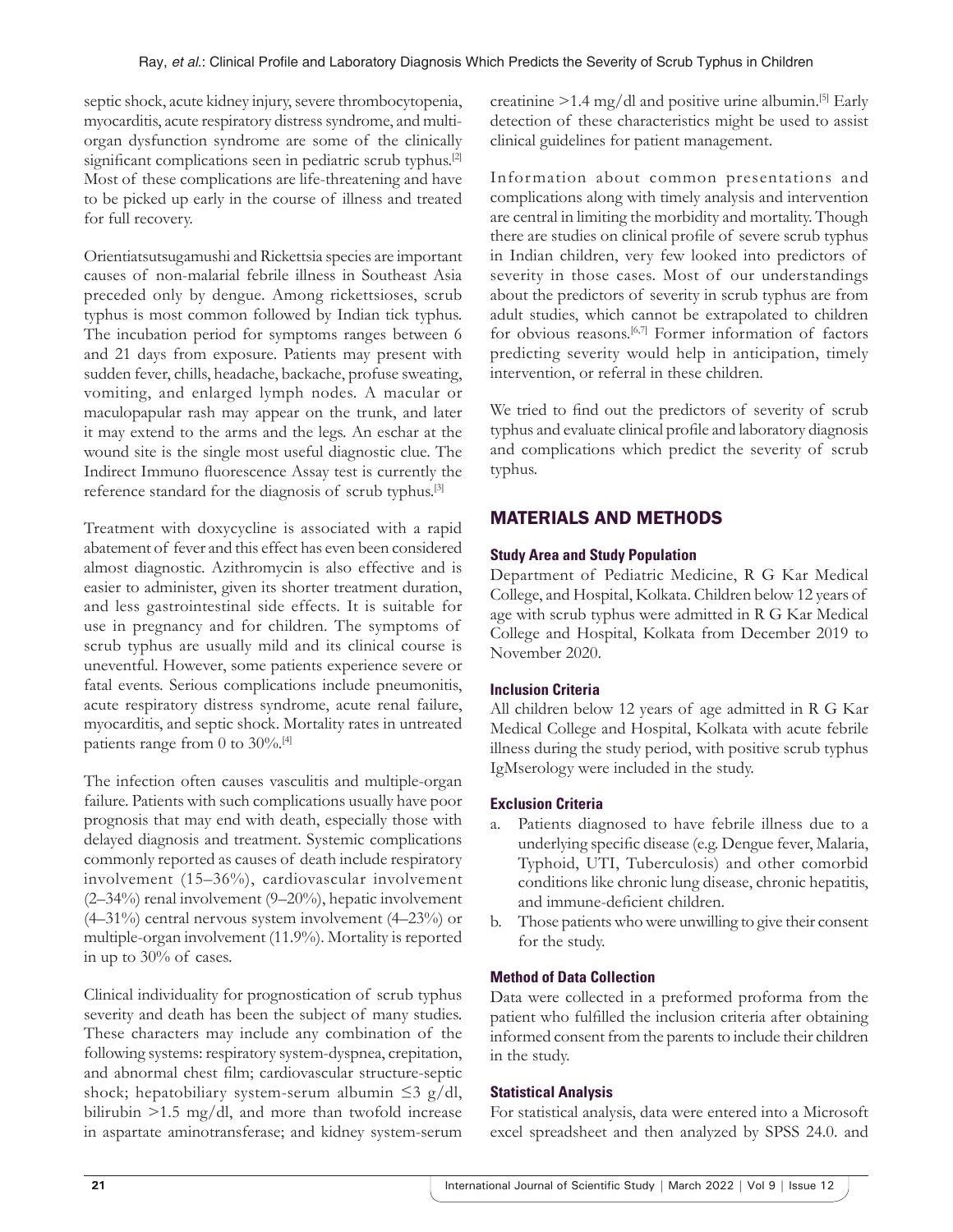GraphPad Prism version 5. A chi-squared test (χ2 test) was any statistical hypothesis test wherein the sampling distribution of the test statistic is a Chi-squared distribution when the null hypothesis is true. Without other qualification, "Chi-squared test" often is used as short for Pearson's chisquared test. Unpaired proportions were compared by Chisquare test or Fischer's exact test, as appropriate.  $P \le 0.05$ was considered for statistically significant.

## RESULT AND ANALYSIS

We showed in our study 36 (60.0%) children's had nonsevere scrub typhus and 24 (40.0%) children's had severe scrub typhus.

Our study showed 3 (5.0%) children died and 57 (95.0%) children were discharged. In non-severe scrub typhus, 17 (47.2%) children were female and 19 (52.9%) children were male. In severe scrub typhus, 11 (45.8%) children were female and 13 (54.2%) children were male. Association of sex versus. scrub typhus group was not statistically significant  $(P = 0.9158)$ . In non-severe scrub typhus, 4 (11.1%) children had >14 days of fever and 32 (88.9%) children had 7–14 days of fever. In severe scrub typhus, 4 (16.7%) children had >14 days of fever and 20(83.3%) children had 7–14 days of fever. Association of duration of fever versus. scrub typhus group was not statistically significant ( $P = 0.5351$ ).

We found in non-severe scrub typhus, 4 (11.1%) children had maculopapular rash. In severe scrub typhus, 5 (20.8%) children had maculopapular rash. Association of maculopapular rash versus. scrub typhus group was not statistically significant ( $P = 0.3015$ ). In non-severe scrub typhus, 8 (22.2%) children had headache. In severe scrub typhus, 6 (25.0%) children had headache. Association of headache versus. scrub typhus group was not statistically significant ( $P = 0.8031$ ). In non-severe scrub typhus, 8 (22.2%) children had tachypnoea. In severe scrub typhus, 2 (8.3%) children had tachypnoea. Association of tachypnoea versus. scrub typhus group was not statistically significant ( $P = 0.1573$ ).

We showed in non-severe scrub typhus, 1 (2.8%) child had breathlessness. In severe scrub typhus, 10 (41.7%) children had breathlessness. Association of breathlessness versus. scrub typhus group was statistically significant  $(P = 0.0001)$ . In non-severe scrub typhus, 12 (33.3%) children had coughed. In severe scrub typhus, 10 (41.7%) children had coughed. Association of cough versus. scrub typhus group was not statistically significant ( $P = 0.5116$ ). In non-severe scrub typhus, 16 (44.4%) children had myalgia. In severe scrub typhus, 14 (58.3%) children had myalgia. Association

of myalgia versus. scrub typhus group was not statistically significant ( $P = 0.2918$ ). In non-severe scrub typhus, 6 (16.7%) children had abdominal pain. In severe scrub typhus, 5 (20.8%) children had abdominal pain. Association of abdominal pain versus. scrub typhus group was not statistically significant ( $P = 0.6828$ ). In non-severe scrub typhus, 2 (5.6%) children had altered sensorium. In severe scrub typhus, 12 (50.0%) children had altered sensorium. Association of altered sensorium versus. scrub typhus group was statistically significant  $(P < 0.0001)$ .

Our study showed that in non-severe scrub typhus, 4 (11.1%) children had hepatomegaly. In severe scrub typhus, 5 (20.8%) children had hepatomegaly. Association of hepatomegaly versus. scrub typhus group was not statistically significant ( $P = 0.3015$ ). In non-severe scrub typhus, 4 (11.1%) children had splenomegaly. In severe scrub typhus, 5 (20.8%) children had splenomegaly. Association of splenomegaly versus. scrub typhus group was not statistically significant ( $P = 0.3015$ ). In non-severe scrub typhus, 3 (8.3%) children had hypoalbuminemia. In severe scrub typhus, 15 (62.5%) children had hypoalbuminemia. Association of hypoalbuminemia versus. scrub typhus group was statistically significant (*P* < 0.0001). In non-severe scrub typhus, 8 (22.2%) children had hyponatremia. In severe scrub typhus, 20 (83.3%) children had hyponatremia. Association of hyponatremia versus. scrub typhus group was statistically significant  $(P \le 0.0001)$ .

We found in non-severe scrub typhus, 3 (8.3%) children had hyperbilirubinemia. In severe scrub typhus, 11 (45.8%) children had hyperbilirubinemia. Association of hyperbilirubinemia versus. scrub typhus group was statistically significant ( $P = 0.00076$ ). In non-severe scrub typhus, no children had ARDS. In severe scrub typhus, 2 (8.3%) children had ARDS. Association of ARDS versus. scrub typhus group was not statistically significant (*P* = 0.0781). In non-severe scrub typhus, no children had pneumonia. In severe scrub typhus, 5 (20.8%) children had pneumonia. Association of pneumonia versus. scrub typhus group was statistically significant ( $P = 0.0042$ ). In non-severe scrub typhus, no children had shock. In severe scrub typhus, 9 (37.5%) children had shock. Association of shock versus. scrub typhus group was statistically significant  $(P < 0.0001)$ .

Our study showed in non-severe scrub typhus, no children had severe thrombocytopenia. In severe scrub typhus, 3 (12.5%) children had severe thrombocytopenia. Association of severe thrombocytopenia versus. scrub typhus group was statistically significant ( $P = 0.0295$ ). In non-severe scrub typhus, no children had AKI.In severe scrub typhus, 4 (16.7%) children had AKI. Association of AKI versus. scrub typhus group was statistically significant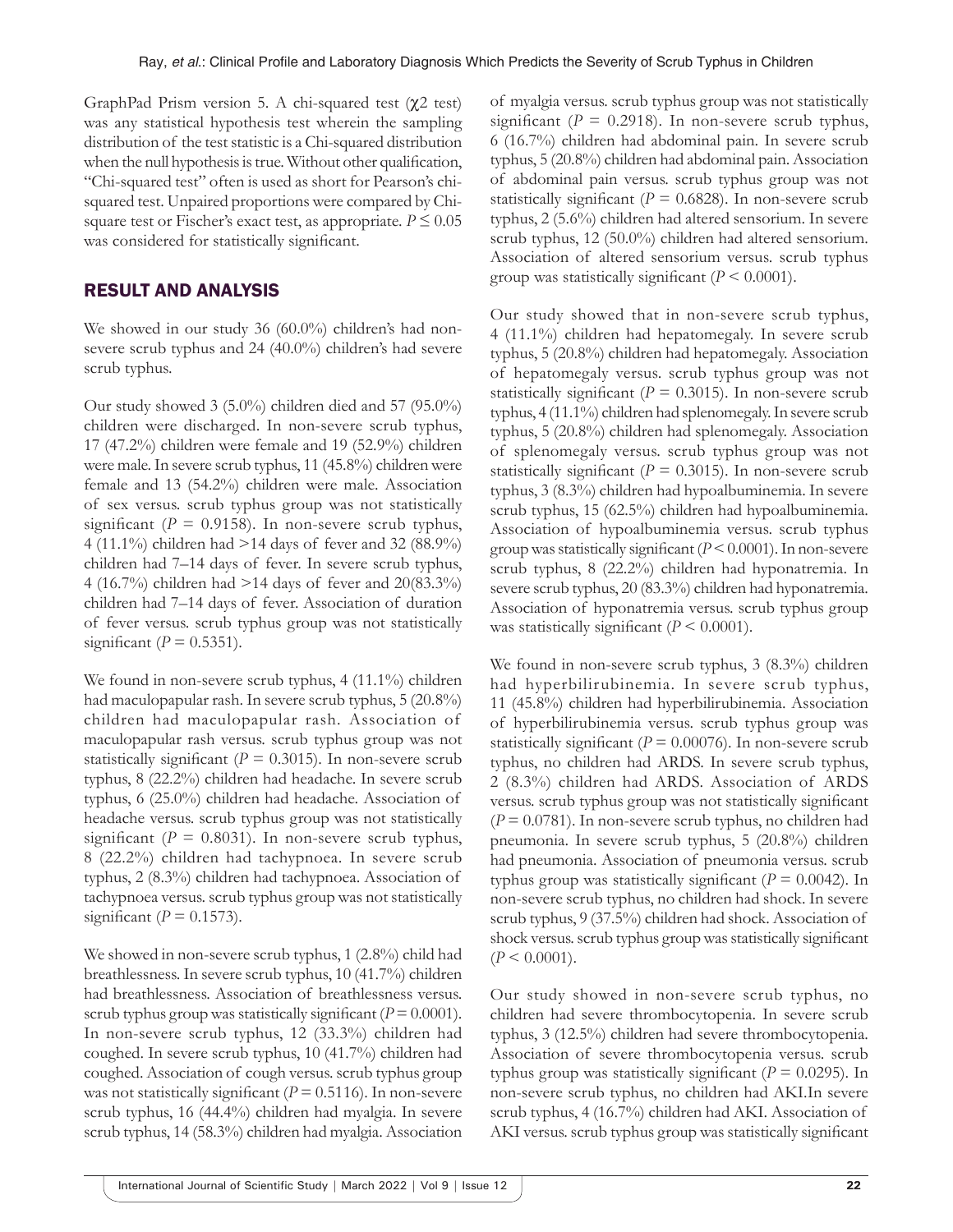$(P = 0.0112)$ . In non-severe scrub typhus, 36 (100.0%) children were discharged. In severe scrub typhus, 3 (12.5%) children died and 21 (87.5%) children were discharged. Association of outcome versus. scrub typhus group was statistically significant  $(P = 0.0295)$  [Table 1].

# **DISCUSSION**

We found that 36 (60.0%) children's had non-severe scrub typhus and 24 (40.0%) children's had severe scrub typhus.

Sankhyan *et al.*<sup>[8]</sup> found that 15 children (9 boys) tested positive for scrub typhus. Thrombocytopenia, hypoalbuminemia. Roy *et al.*<sup>[9]</sup> found that the mean age of the children was 5.5 years, 61% were male, 91% had rural habitats and admissions peaked between August and December. Mean duration of fever before the presentation was 10.3 days.

In non-severe scrub typhus, 17 (47.2%) children were female and 19 (52.9%) children were male. In severe scrub typhus, 11 (45.8%) children were female and 13 (54.2%) children were male. Association of sex versus. scrub typhus group was not statistically significant ( $P = 0.9158$ ).

Narayanasamy *et al.*<sup>[10]</sup> found that Clinical (symptoms and signs) and laboratory factors were analyzed between severe and non-severe groups. Other factors such as age group, sex of the child, headache, vomiting, abdomen pain, epatomegaly, splenomegaly, hemoglobin level, absolute eosinophil count, and absolute monocyte count showed no significant difference  $(P > 0.05)$  between these groups. The mean duration for the fever to touch the baseline and mean duration of hospital stay was 36 h and 6.5 d, respectively, in non-severe scrub typhus cases. The time for fever defervescence was 47 h and mean duration of hospital stay was 7.5 d in severe scrub typhus group. There was no mortality seen during the study period.

We found that 8 (13.3%) children's had >14 days of fever and 52 (86.7%) children's had 7–14 days of fever. 13 (21.7%) children's had eschar. 9 (15.0%) children's had maculopapular rash. 18 (30.0%) children's had generalized lymphadenopathy. 16 (26.7%) children's had edema. 14 (23.3%) children's had headache. 10 (16.7%) children's had tachypnoea. 11 (18.3%) children's were breathlessness. Twenty-two (36.7%) children's had cough. 30 (50.0%) children's had myalgia. Eleven (18.3%) children's had abdominal pain. 14 (23.3%) children's had altered sesorium. Nine (15.0%) children's had hepatomegaly. Nine (15.0%) children's had splenomegaly.

Bal *et al.*<sup>[11]</sup> found that Eschar was found in 17.9% of cases.

It was found that 20 (33.3%) children's had leucocytosis. Eighteen (30.0%) children's had hypoalbuminemia. **Table 1: Association between Sex, Duration of fever, Maculopapular rash, Edema, Headache, Tachypnoea, Breathlessness, Cough, Myalgia, Abdominal pain, Altered sensorium, Hepatomegaly, Splenomegaly, Hypoalbuminemia, Hyponatremia, Hyperbilirubinemia, Ards, Pneumonia, Shock, Severe thrombocytopenia, Aki and Outcome: group**

| <b>Variables</b>      | <b>Non severe</b><br>scrub<br>typhus | <b>Severe</b><br>scrub<br>typhus | <b>Total</b> | Chi-<br>square<br>value | P-value   |
|-----------------------|--------------------------------------|----------------------------------|--------------|-------------------------|-----------|
| Sex                   |                                      |                                  |              |                         |           |
| Female                | 17                                   | 11                               | 28           | 0.0112                  | 0.9158    |
| Male                  | 19                                   | 13                               | 32           |                         |           |
| Duration of fever     |                                      |                                  |              |                         |           |
| >14 days              | 4                                    | 4                                | 8            | 0.3846                  | 0.5351    |
| $7-14$ days           | 32                                   | 20                               | 52           |                         |           |
| Maculopapular rash    |                                      |                                  |              |                         |           |
| Absent                | 32                                   | 19                               | 51           | 1.0675                  | 0.3015    |
| Present               | 4                                    | 5                                | 9            |                         |           |
| Edema                 |                                      |                                  |              |                         |           |
| Absent                | 23                                   | 21                               | 44           | 4.1051                  | 0.0427    |
| Present               | 13                                   | 3                                | 16           |                         |           |
| Headache              |                                      |                                  |              |                         |           |
| Absent                | 28                                   | 18                               | 46           | 0.0621                  | 0.8031    |
| Present               | 8                                    | 6                                | 14           |                         |           |
| Tachypnoea            |                                      |                                  |              |                         |           |
| Absent                | 28                                   | 22                               | 50           | 2.0000                  | 0.1573    |
| Present               | 8                                    | 2                                | 10           |                         |           |
| <b>Breathlessness</b> |                                      |                                  |              |                         |           |
| Absent                | 35                                   | 14                               | 49           | 14.5455                 | < 0.0001  |
| Present               | 1                                    | 10                               | 11           |                         |           |
| Cough                 |                                      |                                  |              |                         |           |
| Absent                | 24                                   | 14                               | 38           | 0.4306                  | 0.5116    |
| Present               | 12                                   | 10                               | 22           |                         |           |
| Myalgia               |                                      |                                  |              |                         |           |
| Absent                | 20                                   | 10                               | 30           | 1.1111                  | 0.2918    |
| Present               | 16                                   | 14                               | 30           |                         |           |
| Abdominal pain        |                                      |                                  |              |                         |           |
| Absent                | 30                                   | 19                               | 49           | 0.1670                  | 0.6828    |
| Present               | 6                                    | 5                                | 11           |                         |           |
| Altered sensorium     |                                      |                                  |              |                         |           |
| Absent                | 34                                   | 12                               | 46           | 15.9006                 | < 0.0001  |
| Present               | 2                                    | 12                               | 14           |                         |           |
| Hepatomegaly          |                                      |                                  |              |                         |           |
| Absent                | 32                                   | 19                               | 51           | 1.0675                  | 0.3015    |
| Present               | 4                                    | 5                                | 9            |                         |           |
| Splenomegaly          |                                      |                                  |              |                         |           |
| Absent                | 32                                   | 19                               | 51           | 1.0675                  | 0.3015    |
| Present               | 4                                    | 5                                | 9            |                         |           |
| Hypoalbuminemia       |                                      |                                  |              |                         |           |
| Absent                | 33                                   | 9                                | 42           | 20.1190                 | < 0.0001  |
| Present               | 3                                    | 15                               | 18           |                         |           |
| Hyponatremia          |                                      |                                  |              |                         |           |
| Absent                | 28                                   | 4                                | 32           | 21.6071                 | < 0.0001  |
| Present               | 8                                    | 20                               | 28           |                         |           |
| Hyperbilirubinemia    |                                      |                                  |              |                         |           |
| Absent                | 33                                   | 13                               | 46           | 11.3199                 | 0.00076   |
| Present               | 3                                    | 11                               | 14           |                         |           |
| Ards                  |                                      |                                  |              |                         |           |
| Absent                | 36                                   | 22                               | 58           | 3.1034                  | 0.0781    |
| Present               | 0                                    | 2                                | 2            |                         |           |
| Pneumonia             |                                      |                                  |              |                         |           |
| Absent                | 36                                   | 19                               | 55           | 8.1818                  | 0.0042    |
| Present               | 0                                    | 5                                | 5            |                         |           |
|                       |                                      |                                  |              |                         | (Control) |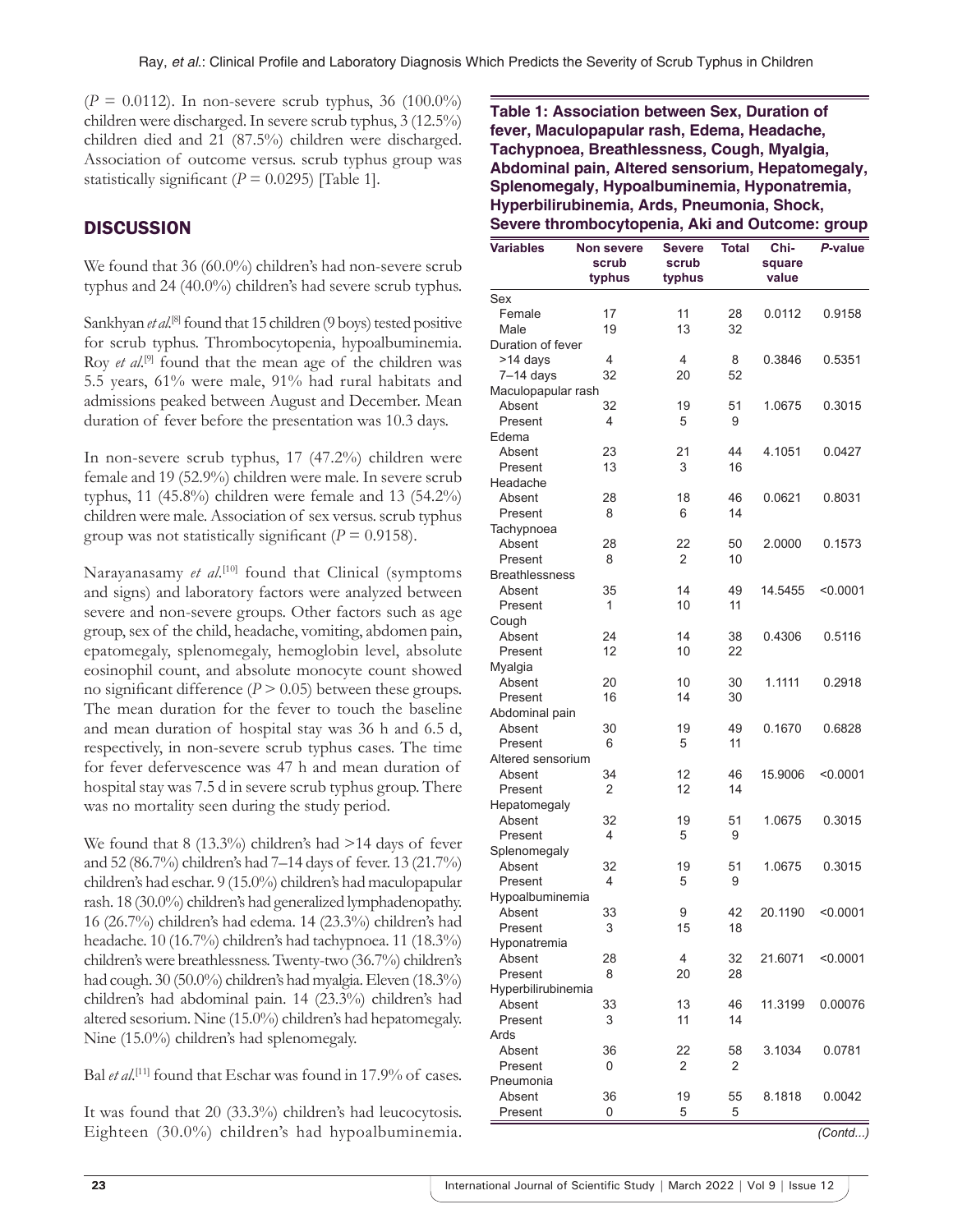| Table 1: (Continued)    |                                      |                                  |              |                         |          |  |  |
|-------------------------|--------------------------------------|----------------------------------|--------------|-------------------------|----------|--|--|
| <b>Variables</b>        | <b>Non severe</b><br>scrub<br>typhus | <b>Severe</b><br>scrub<br>typhus | <b>Total</b> | Chi-<br>square<br>value | P-value  |  |  |
| Shock                   |                                      |                                  |              |                         |          |  |  |
| Absent                  | 36                                   | 15                               | 51           | 15.8824                 | < 0.0001 |  |  |
| Present                 | O                                    | 9                                | 9            |                         |          |  |  |
| Severe thrombocytopenia |                                      |                                  |              |                         |          |  |  |
| Absent                  | 36                                   | 21                               | 57           | 4.7368                  | 0.0295   |  |  |
| Present                 | 0                                    | 3                                | 3            |                         |          |  |  |
| AKI                     |                                      |                                  |              |                         |          |  |  |
| Absent                  | 36                                   | 20                               | 56           | 64286                   | 0.0112   |  |  |
| Present                 | 0                                    | 4                                | 4            |                         |          |  |  |
| Outcome                 |                                      |                                  |              |                         |          |  |  |
| Death                   | U                                    | 3                                | 3            | 4.7368                  | 0.0295   |  |  |
| Discharged              | 36                                   | 21                               | 57           |                         |          |  |  |

Twenty-eight (46.7%) children's had hyponatremia. Fourteen (23.3%) children's had hyperbilirubinemia. Two (3.3%) children's had ARDS. Five (8.3%) children's had pneumonia. Four4 (6.7%) children's had myocarditis. Nine (15.0%) children were shocked. Three (5.0%) children's had severe thrombocytopenia. Four (6.7%) children's had AKI. Two (3.3%) children's had hepatic dysfunction. Two (3.3%) children's had meningoencephalitis. Three (5.0%) children were death and 57 (95.0%) children were discharged.

Bhat *et al.*<sup>[12]</sup> found that all children presented with fever. Other common symptoms were vomiting (56%), facial swelling (52%), cough (35%), abdominal pain (33%), breathlessness (29%), and decreased urine output (29%). High-grade fever (>101 oF) was recorded in 91% of children. Other common signs were hepatomegaly, splenomegaly, edema, tender lymphadenopathy, and hypotension, observed in 82%, 59%, 39%, 38%, and 36% of cases, respectively.

We found that in non-severe scrub typhus, 10  $(27.8\%)$ children's had eschar. In severe scrub typhus, 3 (12.5%) children's had eschar. Association of eschar versus. scrub typhus group was not statistically significant  $(P = 0.1593)$ . Association of maculopapular rash versus. scrub typhus group was not statistically significant ( $P = 0.3015$ ).

Khandelwal *et al*. [13] found that common clinical features were fever in 52 (100%), hepatomegaly in 34 (65.3%), nausea/vomiting in 23 (44.2%), lymphadenopathy in 22 (42.3%), abdominal pain, and splenomegaly each in 21 (40.3%), generalized swelling in 17 (32%) and headache in 12 (23%) patients. Eschar was seen in one patient only.

Lakshmanan *et al*.<sup>[14]</sup> found that of these 55 were boys and 28 were girls. Prolonged fever (100%), gastrointestinal symptoms (76%) such as vomiting, diarrhea, and abdominal

pain, lymphadenopathy (96%), and hepatosplenomegaly (61%) were common signs and symptoms of pediatric scrub typhus. Only six patients had severe illnesses. Out of these 83 patients, eschar was seen in 50 (60%) patients.

Our study found that in non-severe scrub typhus, 8 (22.2%) children had headache. In severe scrub typhus, 6 (25.0%) children's had headache. Association of headache versus. scrub typhus group was not statistically significant (*P* = 0.8031).In non-severe scrub typhus, 8 (22.2%) children's had tachypnoea. In severe scrub typhus, 2 (8.3%) children's had tachypnoea. Association of tachypnoea versus. scrub typhus group was not statistically significant  $(P = 0.1573)$ .

It was found that in non-severe scrub typhus, 1 (2.8%) child was breathlessness. In severe scrub typhus, 10 (41.7%) children were breathlessness. Association of breathlessness versus. scrub typhus group was statistically significant  $(P = 0.0001)$ . Our study found that in non-severe scrub typhus, 12 (33.3%) children's had coughed. In severe scrub typhus, 10 (41.7%) children's had coughed. Association of cough versus. scrub typhus group was not statistically significant ( $P = 0.5116$ ). In non-severe scrub typhus, 16 (44.4%) children's had myalgia. In severe scrub typhus, 14 (58.3%) children's had myalgia. Association of myalgia versus. scrub typhus group was not statistically significant  $(P = 0.2918)$ . It was found that in non-severe scrub typhus, 6 (16.7%) children's had abdominal pain. In severe scrub typhus, 5 (20.8%) children's had abdominal pain. Association of abdominal pain versus. scrub typhus group was not statistically significant ( $P = 0.6828$ ). Our study found that in non-severe scrub typhus, two (5.6%) children's had altered sensorium. In severe scrub typhus, 12(50.0%) children's had altered sensorium. Association of altered sensorium versus. scrub typhus group was statistically significant (*P* < 0.0001). Our study found that in non-severe scrub typhus, 4 (11.1%) children's had hepatomegaly. In severe scrub typhus, 5 (20.8%) children's had hepatomegaly. Association of hepatomegaly versus. scrub typhus group was not statistically significant ( $P = 0.3015$ ). It was found that in non-severe scrub typhus, 4 (11.1%) children's had splenomegaly. In severe scrub typhus, 5 (20.8%) children's had splenomegaly. Association of splenomegaly versus. scrub typhus group was not statistically significant  $(P = 0.3015)$ . It was found that in non-severe scrub typhus, 3 (8.3%) children's had hypoalbuminemia. In severe scrub typhus, 15 (62.5%) children's had hypoalbuminemia. Association of hypoalbuminemia versus. scrub typhus group was statistically significant  $(P < 0.0001)$ .

Khandelwal *et al*.<sup>[13]</sup> found that among the laboratory parameters raised SGOT was seen in 49 (94.2%), raised SGPT in 41 (78.8%), thrombocytopenia in 46 (88.4%),